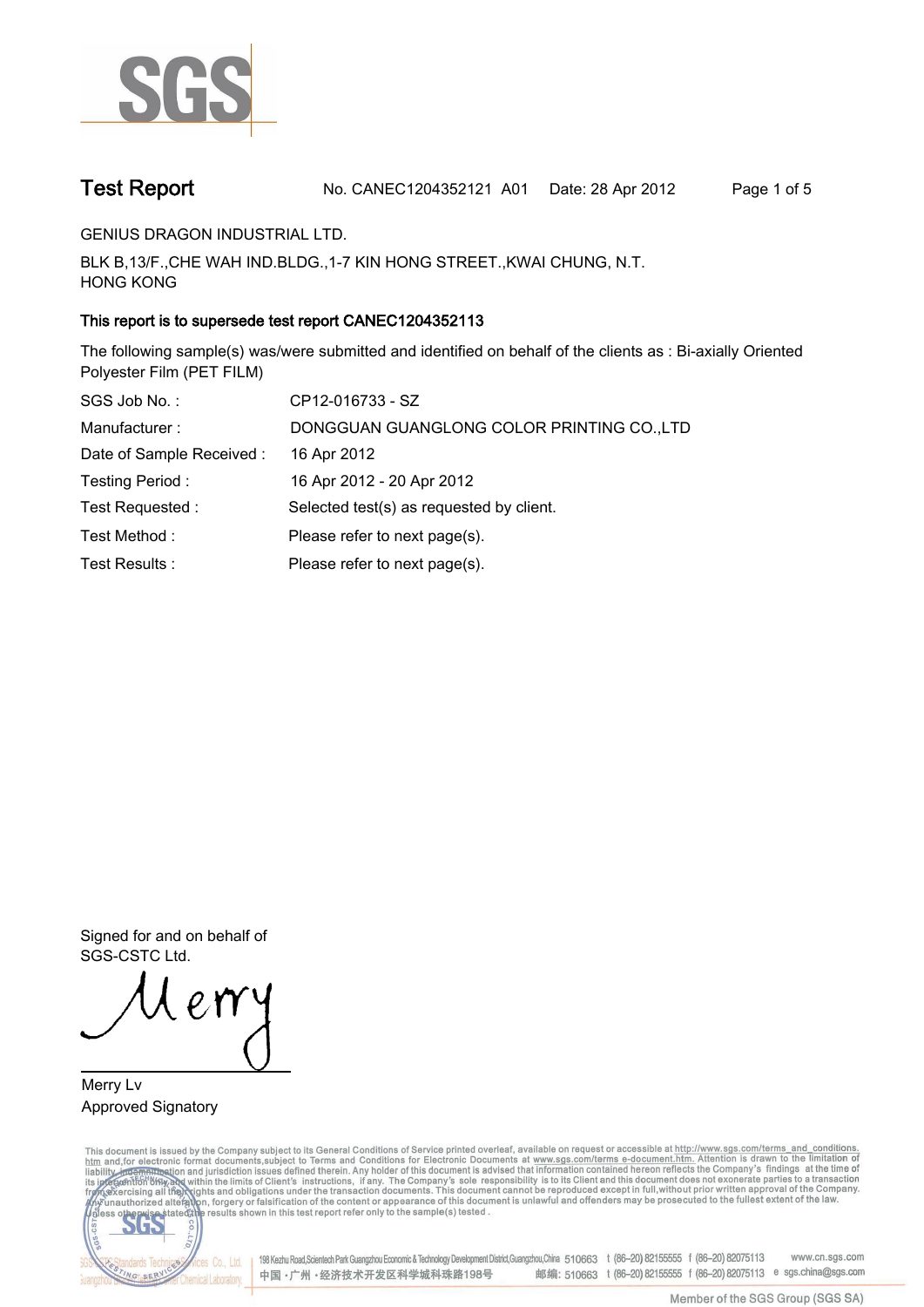

**Test Report. No. CANEC1204352121 A01 Date: 28 Apr 2012. Page 2 of 5.**

**Test Results :.**

**Test Part Description :.**

| Specimen No. | <b>SGS Sample ID</b> | <b>Description</b> |  |
|--------------|----------------------|--------------------|--|
|              | CAN12-043521.001     | Transparent film   |  |

**Remarks :.(1) 1 mg/kg = 1 ppm = 0.0001%.**

**(2) MDL = Method Detection Limit.**

**(3) ND = Not Detected ( < MDL ).**

**(4) "-" = Not Regulated.**

## **Phthalates.**

**Test Method :. With reference to EN14372: 2004, analysis was performed by GC-MS..**

| Test Item(s)                        | <u>Unit</u> | <b>MDL</b> | <u>001</u> |
|-------------------------------------|-------------|------------|------------|
| Dibutyl Phthalate (DBP)             | % (w/w)     | 0.003      | ND         |
| Benzylbutyl Phthalate (BBP)         | % (w/w)     | 0.003      | ND         |
| Bis-(2-ethylhexyl) Phthalate (DEHP) | % (w/w)     | 0.003      | ND         |
| Diisononyl Phthalate (DINP)         | % (w/w)     | 0.010      | ND         |
| Di-n-octyl Phthalate (DNOP)         | % (w/w)     | 0.003      | ND         |
| Diisodecyl Phthalate (DIDP)         | % (w/w)     | 0.010      | <b>ND</b>  |
| Dimethyl Phthalate (DMP)            | $%$ (w/w)   | 0.003      | ND         |
| Diethyl Phthalate (DEP)             | % (w/w)     | 0.003      | ND.        |
| Diisobutyl Phthalate (DIBP)         | % (w/w)     | 0.003      | <b>ND</b>  |
| Dinonyl Phthalate (DNP)             | % (w/w)     | 0.003      | ND.        |
| Diisooctyl Phthalate (DiOP)         | % (w/w)     | 0.010      | ND.        |
| Dipropyl Phthalate (DPrP)           | % (w/w)     | 0.003      | ND         |
| Dicyclohexyl Phthalate (DCHP)       | % (w/w)     | 0.003      | ND         |
| Dipentyl Phthalate (DPP)            | % (w/w)     | 0.003      | ND.        |
| Dibenzyl Phthalate (DBzP)           | % (w/w)     | 0.003      | ND         |
| Diphenyl Phthalate (DPhP)           | % (w/w)     | 0.003      | ND         |
| Di-n-hexyl Phthalate (DnHP)         | $%$ (w/w)   | 0.003      | ND         |

### **Notes :.**

This document is issued by the Company subject to its General Conditions of Service printed overleaf, available on request or accessible at http://www.sgs.com/terms\_and\_conditions.<br>htm\_and, for electronic format documents,



Cos Co., Ltd. 198 Kezhu Road,Scientech Park Guangzhou Economic & Technology Development District,Guangzhou,China 510663 t (86-20) 82155555 f (86-20) 82075113 www.cn.sgs.com 邮编: 510663 t (86-20) 82155555 f (86-20) 82075113 e sgs.china@sgs.com 中国·广州·经济技术开发区科学城科珠路198号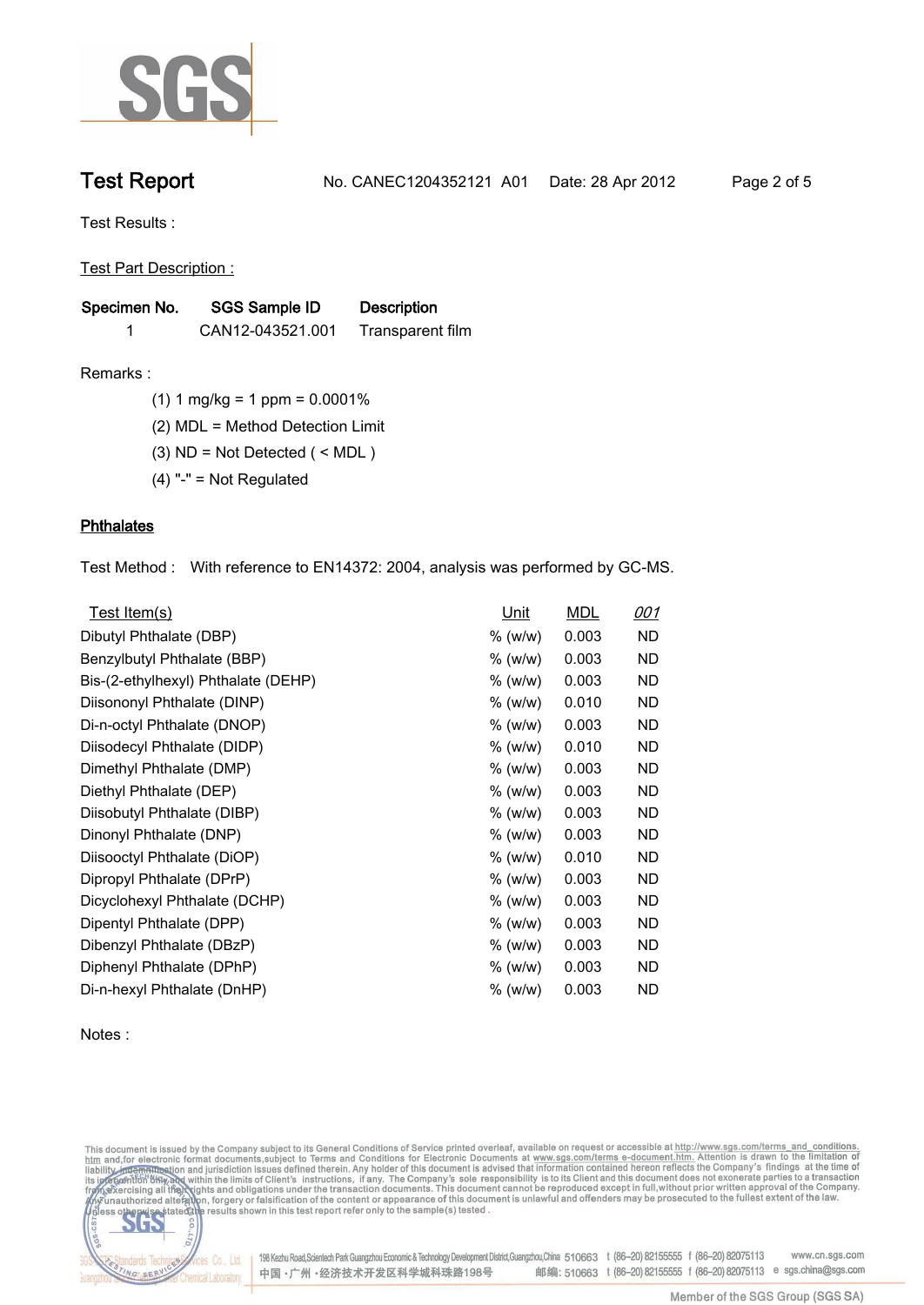

**Test Report. No. CANEC1204352121 A01 Date: 28 Apr 2012. Page 3 of 5.**

**(1)DBP,BBP,DEHP Reference information: Entry 51 of Regulation (EC) No 552/2009 amending Annex XVII of REACH Regulation (EC) No 1907/2006 (previously restricted under Directive 2005/84/EC): i) Shall not be used as substances or in mixtures, in concentrations greater than 0.1 % by weight of the plasticised material, in toys and childcare articles.** 

**ii) Toys and childcare articles containing these phthalates in a concentration greater than 0.1 % by weight of the plasticised material shall not be placed on the market.** 

**Please refer to Regulation (EC) No 552/2009 to get more detail information**

**DINP, DNOP, DIDP Reference information: Entry 52 of Regulation (EC) No 552/2009 amending Annex XVII of REACH Regulation (EC) No 1907/2006 (previously restricted under Directive 2005/84/EC).** 

**i) Shall not be used as substances or in mixtures, in concentrations greater than 0.1 % by weight of the plasticised material, in toys and childcare articles which can be placed in the mouth by children.** 

**ii) Such toys and childcare articles containing these phthalates in a concentration greater than 0.1 % by weight of the plasticised material shall not be placed on the market.** 

**Please refer to Regulation (EC) No 552/2009 to get more detail information.**

This document is issued by the Company subject to its General Conditions of Service printed overleaf, available on request or accessible at http://www.sgs.com/terms\_and\_conditions.<br>htm\_and,for electronic format documents,s co.



198 Kezhu Road, Scientech Park Guangzhou Economic & Technology Development District, Guangzhou, China 510663 t (86-20) 82155555 f (86-20) 82075113 www.cn.sgs.com 邮编: 510663 t (86-20) 82155555 f (86-20) 82075113 e sgs.china@sgs.com 中国·广州·经济技术开发区科学城科珠路198号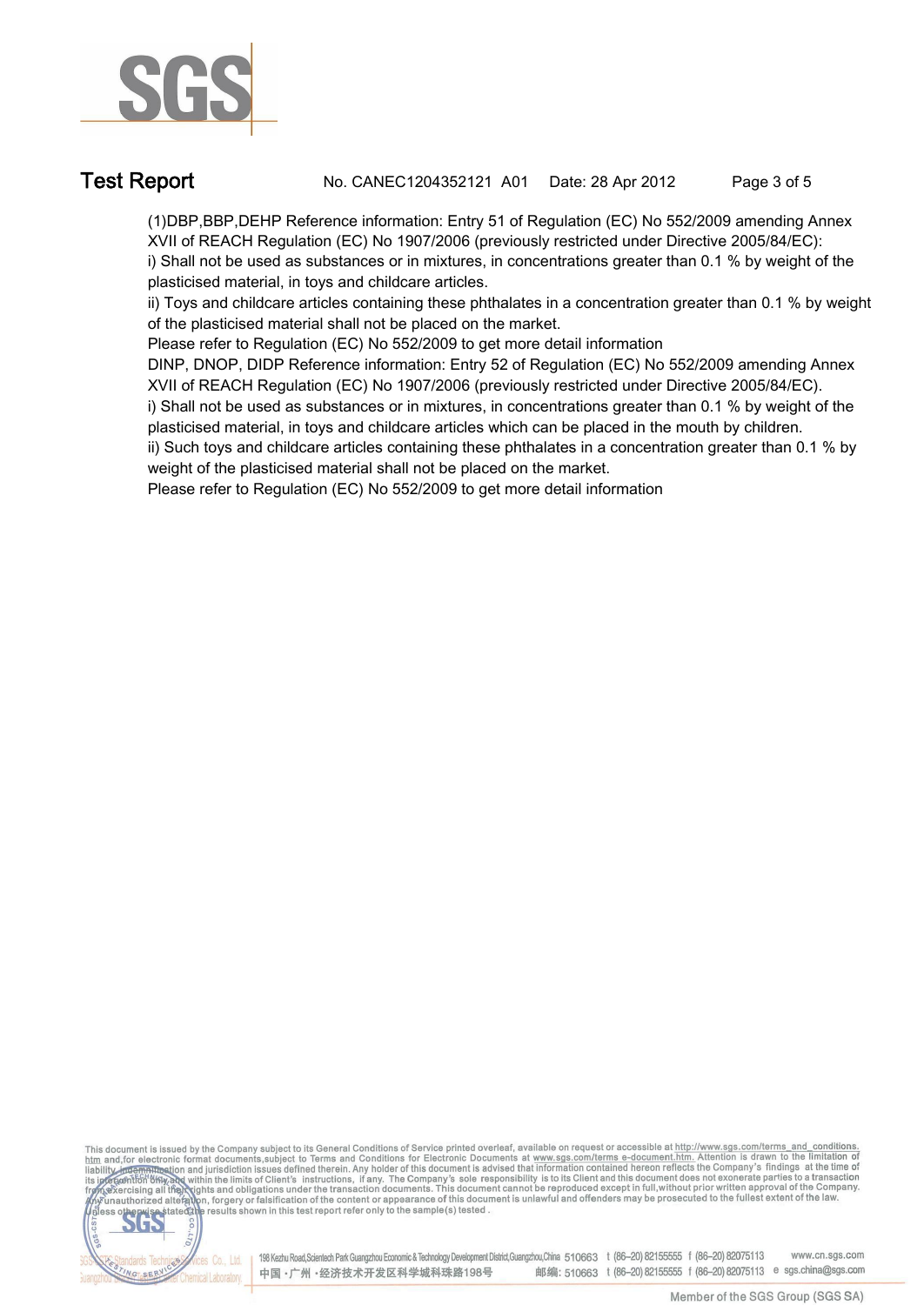

**Test Report. No. CANEC1204352121 A01 Date: 28 Apr 2012. Page 4 of 5.**

**ATTACHMENTS Phthalates Testing Flow Chart 1)** Name of the person who made testing: **Tina Zhao**

**2)** Name of the person in charge of testing: **Ryan Yang**



This document is issued by the Company subject to its General Conditions of Service printed overleaf, available on request or accessible at http://www.sgs.com/terms\_and\_conditions.<br>htm\_and,for electronic format documents,s co **202** 198 Kezhu Road,Scientech Park Guangzhou Economic & Technology Development District,Guangzhou,China 510663 t (86-20) 82155555 f (86-20) 82075113 www.cn.sgs.com dards Ter vices Co., Ltd. 邮编: 510663 t (86-20) 82155555 f (86-20) 82075113 e sgs.china@sgs.com 中国·广州·经济技术开发区科学城科珠路198号 NG SER **Chemical Laboratory**